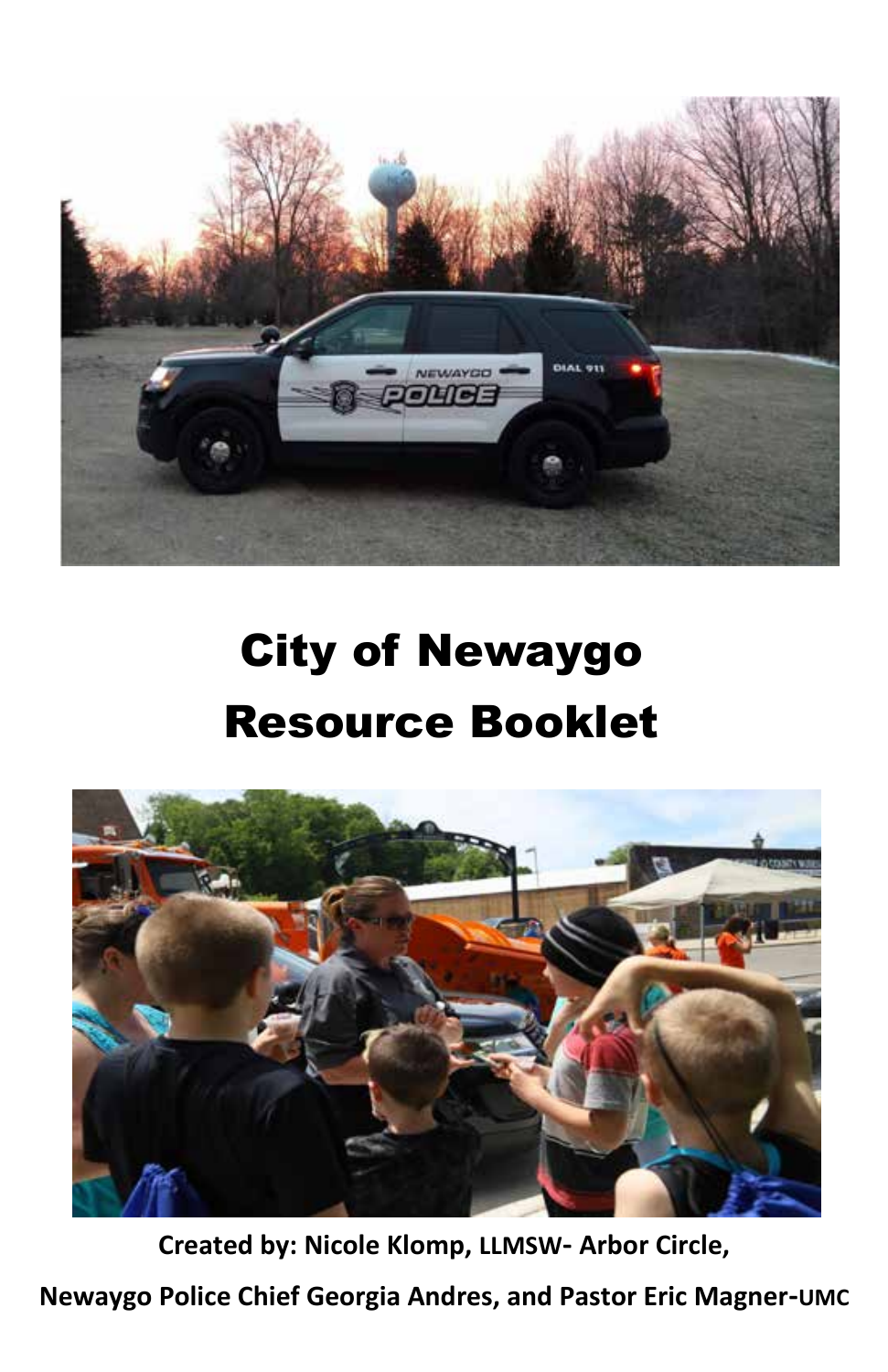## **EMERGENCY NUMBERS**

**Crisis Text Line Text "GO" to 741741**

**Newaygo Community Mental Health Crisis:** 231-689-7580  **Local:** 231-689-7330

**Suicide Hotline/Prevention**  1-800-273-8255 **Youth Attention Center**  24/7 Crisis Hotline: 231-592-0129

**Newaygo County Dispatch**  231-689-5288 **Fremont Police Department**  231-942-2100 **Grant Police Department**  231-834-7904 **Hesperia Police Department**  231-854-6205 **Newaygo Police Department** 231-652-1655 **White Cloud Police Department**  231-689-1696 **Newaygo County Sheriff Office**  231-689-7303

**Every Woman's Place Crisis Line:** 231-722-3333 **Local:** 231-759-7909

**Women's Information Service, Inc. (WISE) Crisis Line:** 800-374-9473 **Local:** 231-796-6600

**National Runaway Switchboard**  1-800-786-2929

**National Center for Missing and Exploited Children (NCMEC)** 

1-800-THE-LOST (1-800-843-5678)

## **Michigan's Centralized Intake**

855-444-3911

**Poison Control**  800-222-1222

#### **Newaygo Co DHD #10**  231-689-7300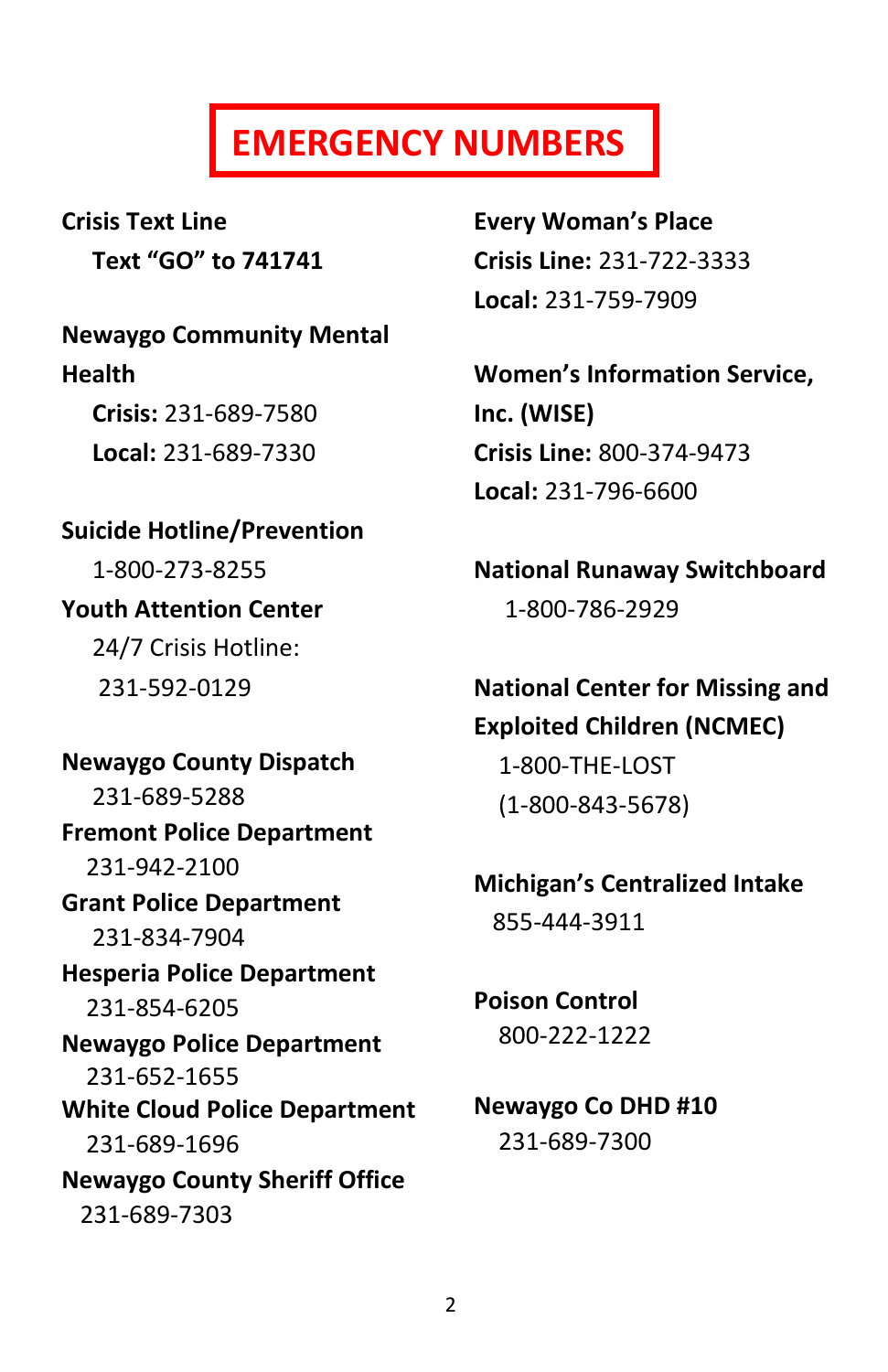### **TABLE OF CONTENTS**

| <b>Financial</b>             |
|------------------------------|
|                              |
|                              |
|                              |
| <b>Educational Resources</b> |
|                              |
|                              |
|                              |
| <b>Medical</b>               |
|                              |
|                              |
|                              |
|                              |
|                              |
|                              |
|                              |
|                              |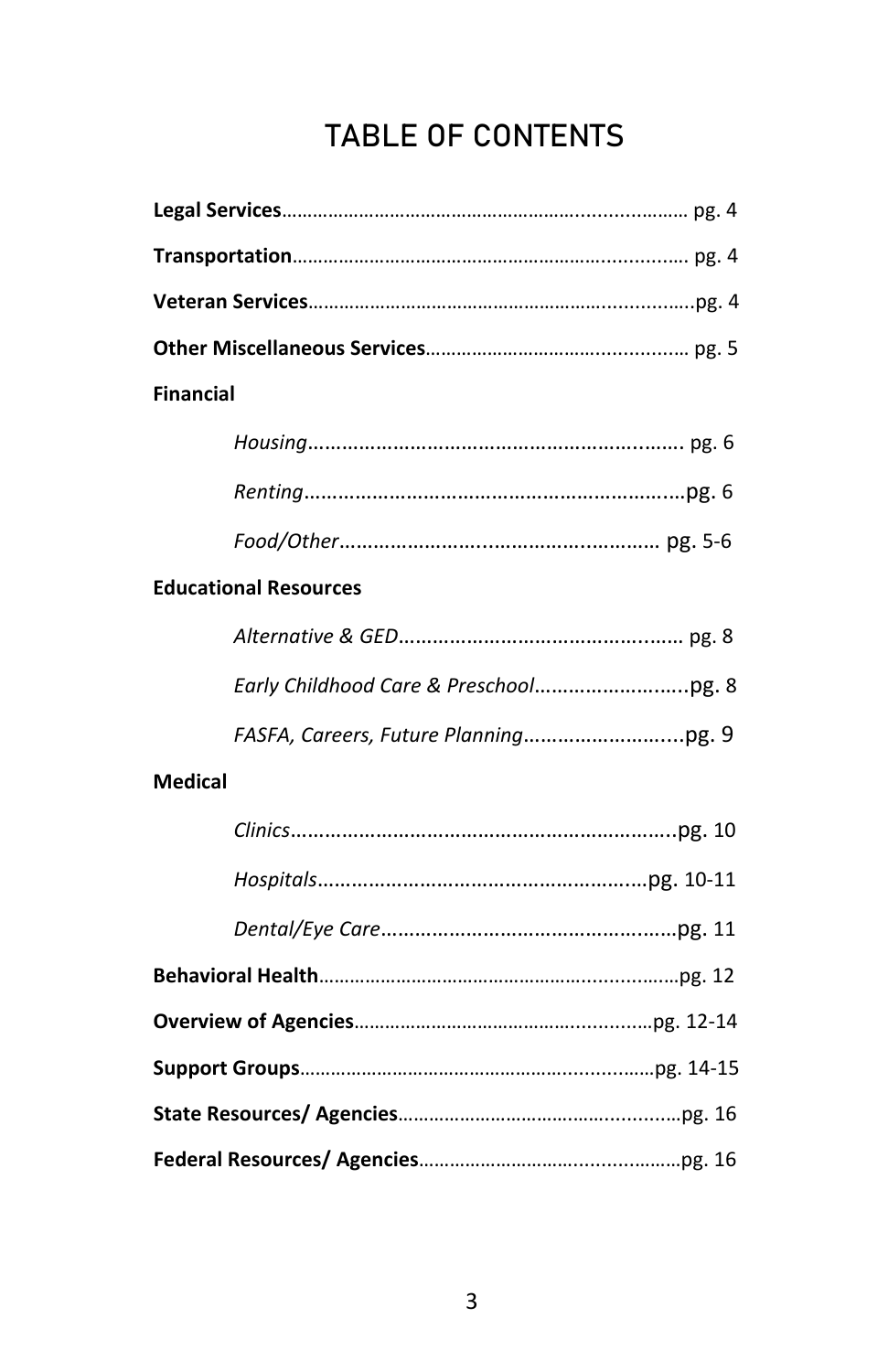## Legal Services

#### **Friend of the Court**

(231) 689-7252 www.countyofnewaygo.com /Circuit Court.aspx

#### **Legal Aid of West Michigan**

(888) 783-8190 or (231) 726-4887 www.legalaidwest mich.org

**Michigan Legal Services** (313) 964-4130 www.milegalservices.org

#### **Probate Court**

(231) 689-7270 www.countyofnewaygo.com/ ProbateCourt.aspx.

**Dispute Resolution Center of West Michigan**  "Helping individuals privately or within the courts." 616-774-0121

## **Transportation**

**Department of Health and Human Services** M-F 8am-5pm only (Car Repair Assistance, etc.) 231-689-5500 **Disability Network (Fremont, MI)**  231-538-0740 Transportation vouchers **True North– Fremont Car Ministries** 231-924-0641 **Love In The Name of Christ**  231-652-4099

## Veteran Services

**American Red-Cross** 810-232-1401

#### **Newaygo County Veteran Affairs**

M-F 8am-5pm **Steven Cain-** Veterans Service Officer– Newaygo 231-689-7218 ext 7030

**Veteran Trust Fund** 810-989-6945 **Veteran Affairs** 231-689-7372

- vehicle repairs
- rent

**Affairs** 517-481-8083

• pensions

**Michigan Department of Military and Veteran** 

**Supportive Services for Veteran Families** Financial and Case Management services

- childcare
- employment
- medical benefits
- $\bullet$  burial benefits

• compensation

4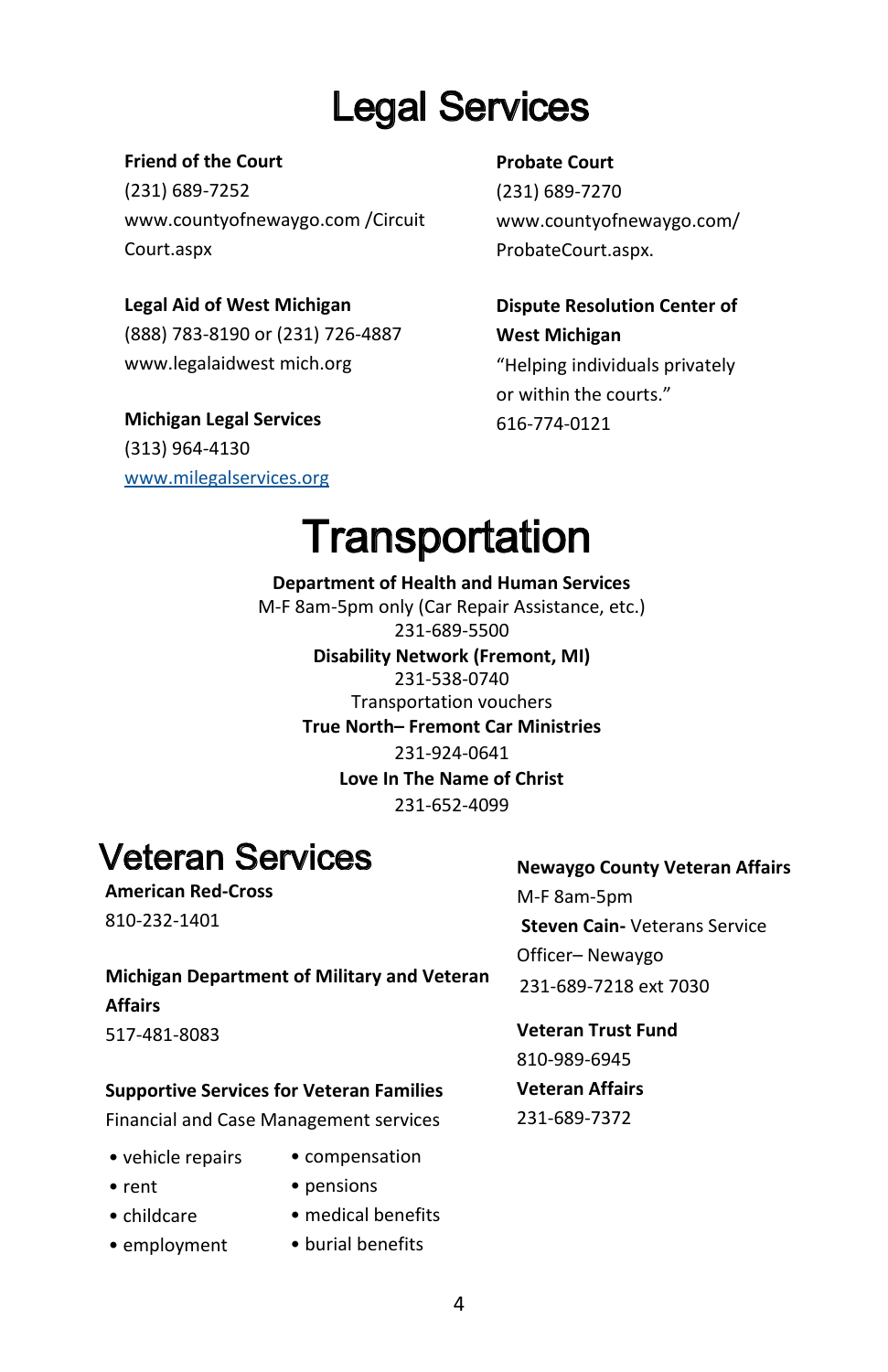## Other…

*Christmas Programs:* **Shop with a Cop**  Christmas program 231-924-2100 **True North Community Services Toys for Tots** 231-924-0641

#### *Cell Phone Assistance:*

**a. Safe Link** phone/minutes 800-723-3546

**b. Qlink** phone/minutes qlinkwireless.com

#### **Medication Disposal**

Newaygo County Sheriff's Department White Cloud Police Department Hesperia Police Department Fremont Police Department Newaygo Police Department Grant Police Department True North Community Services Hometown Pharmacy (Newaygo) Newaygo County Commission on Aging Family Health Care (GRANT)

**Lions Club of Newaygo County** 231-689-1732 Free Eye Exams for Children 18 and under. Other possible financial support for families. **Commission on Aging** 

93 S Gibbs, PO Box 885 White Cloud, MI 49349 231-689-2100

**Spanish Translator, Interpreter & Consultant, & Editor:** 

Tami Lircia– tamaramabuzz@gmail.com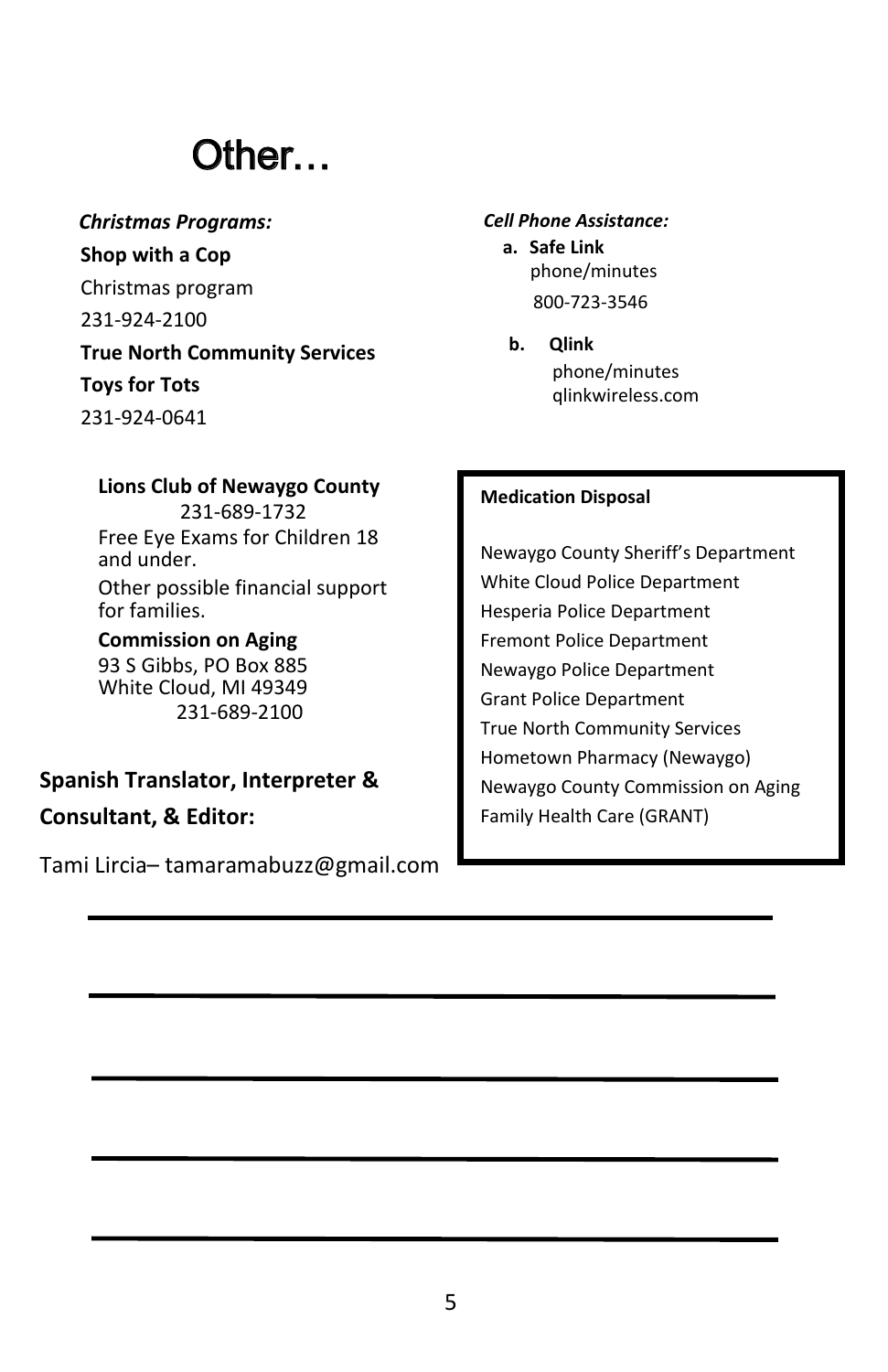## Financial

*A. HOUSING*

**HOPE Network**  Housing counseling services (888)-995-4673

**Newaygo County Community Development**  (231) 689-7091

- Home Repair/Improvement
- Furnace Tune-up
- Grants/Low Interest Loans www.countyofnewaygo .com/ CommDevelopmenta.spx

**True North Community Services**  (231) 924-0641 www.truenorth services.org

*B. HOUSING- RENTALS*

**Michigan Coalition Against Homelessness**  517-485-6536 www.mihomeless.org

**MSHDA Newaygo: Community Management Associates**  231-796-8883

*C. FOOD*

**Newaygo County MDHHS** 231-689-5500 Food Assistance Programs

#### **FIVECAP, INC**

Newaygo Co: (231) 689-6688 Lake Co: (231) 745-4617

- Food, Utilities
- Rent/Mortgage
- Services to the Homeless
- Weatherization
- Housing Rehabilitation www.fivecap.org

**Habitat for Humanity**  Income Eligible Houses

(231) 924-0350

**Hope 101** Newaygo (231) 245-8877 www.hope101ministry.com

**Newaygo County DHHS – Housing Assistance and Referrals**  231-689-5500

#### **True North Community Services**

231-924-0641

- food pantry
- food staples program
- mobile food pantry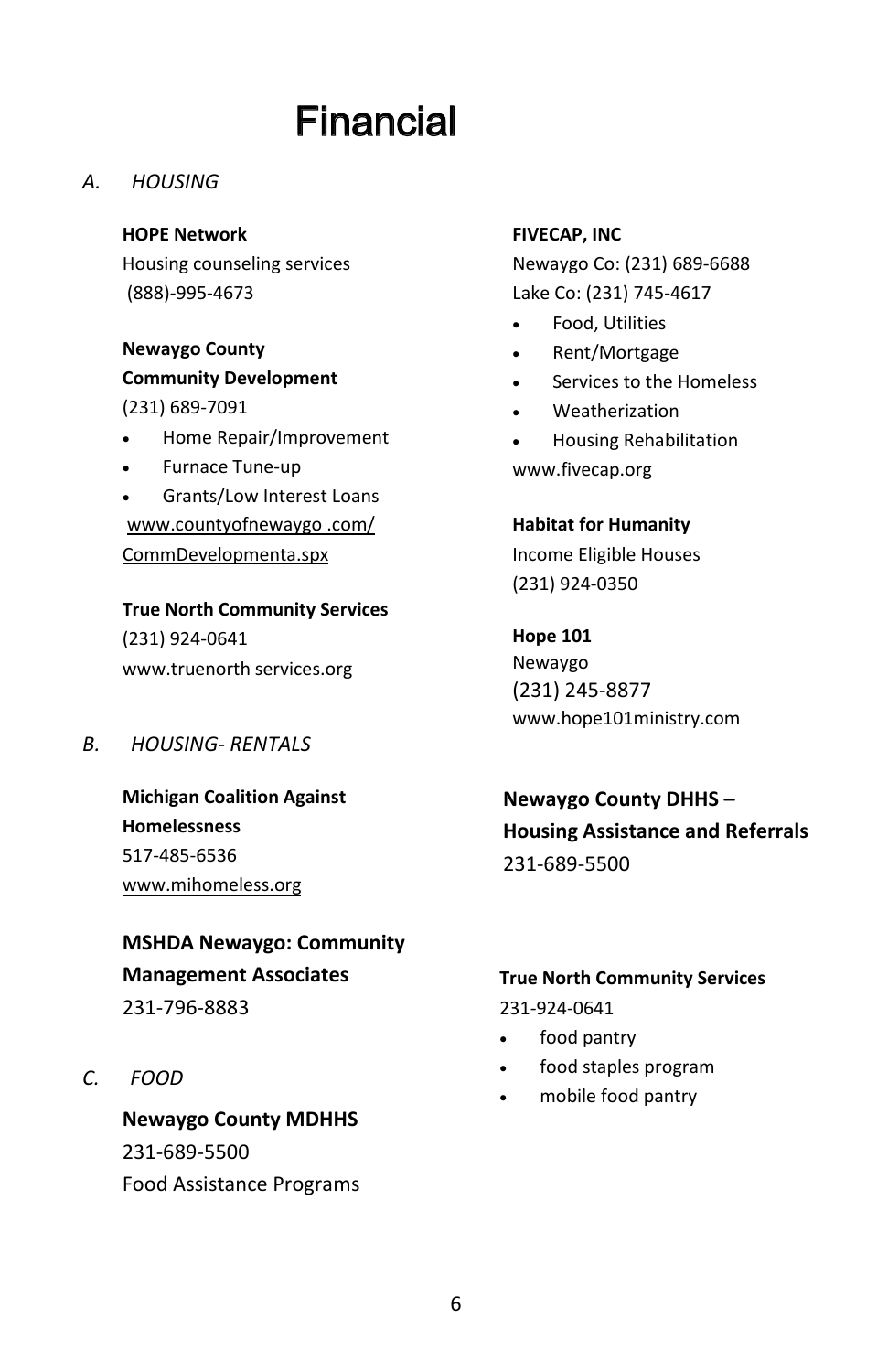#### *FOOD Continued…*

#### **Benny's House**

White Cloud (231) 689-1401 Food Pantry: Mon -Thurs 10am -12pm

#### **FIVECAP, INC.**

231-689-6688 Food assistance Programs

#### **Vera's House**

231-652-7285 Food & Clothing Pantry

### Other Services:

#### **Insight Pregnancy Services:**

1007 W Main St, Fremont, MI 49412 231-335-2413

- Free pregnancy testing
- Individual counseling
- Provides necessary baby items to eligible clients
- Parenting Classes

#### **Newaygo County Prevention of Child Abuse- Center for Hope & Healing**

231-225-2015 601 N Evergreen Dr White Cloud, MI 49349

- Provides Sleep Sacks for Infants
- Provides Pack n' Play for those in need.
- Summer Magic Program
- Other referrals/items as necessary.

#### **LOVE INC. OF NEWAYGO CO.**

11 W. 96th St. Grant, MI 49327 (231) 652-4099

- Food, Clothing
- Utilities
- Financial assistance
- Job Readiness Training
- Financial classes/mentoring
- Bunk beds

www.loveincnewaygo.com

#### **Fremont Area Community Foundation:**

4424 W 48th St. Fremont, MI 49412 231-924-5350

#### https://facommunityfoundation.org/

- Poverty Prevention
- Scholarships for students of all ages
- Community Development

#### **Newaygo County Commission on Aging**

93 S Gibbs St, White Cloud, MI 49349 (231) 689-2100

- **•** Transportation
- Adult Daycare
- **•** Home Repairs
- Meals on Wheels
- Housing for elderly

#### **MSU Extension Newaygo County**

(231) 924-6480

https://www.canr.msu.edu/newaygo/

- \*Extensive Parenting Classes
- \*Educational Services
- \*Online Services for multiple needs
- \* 4H Programs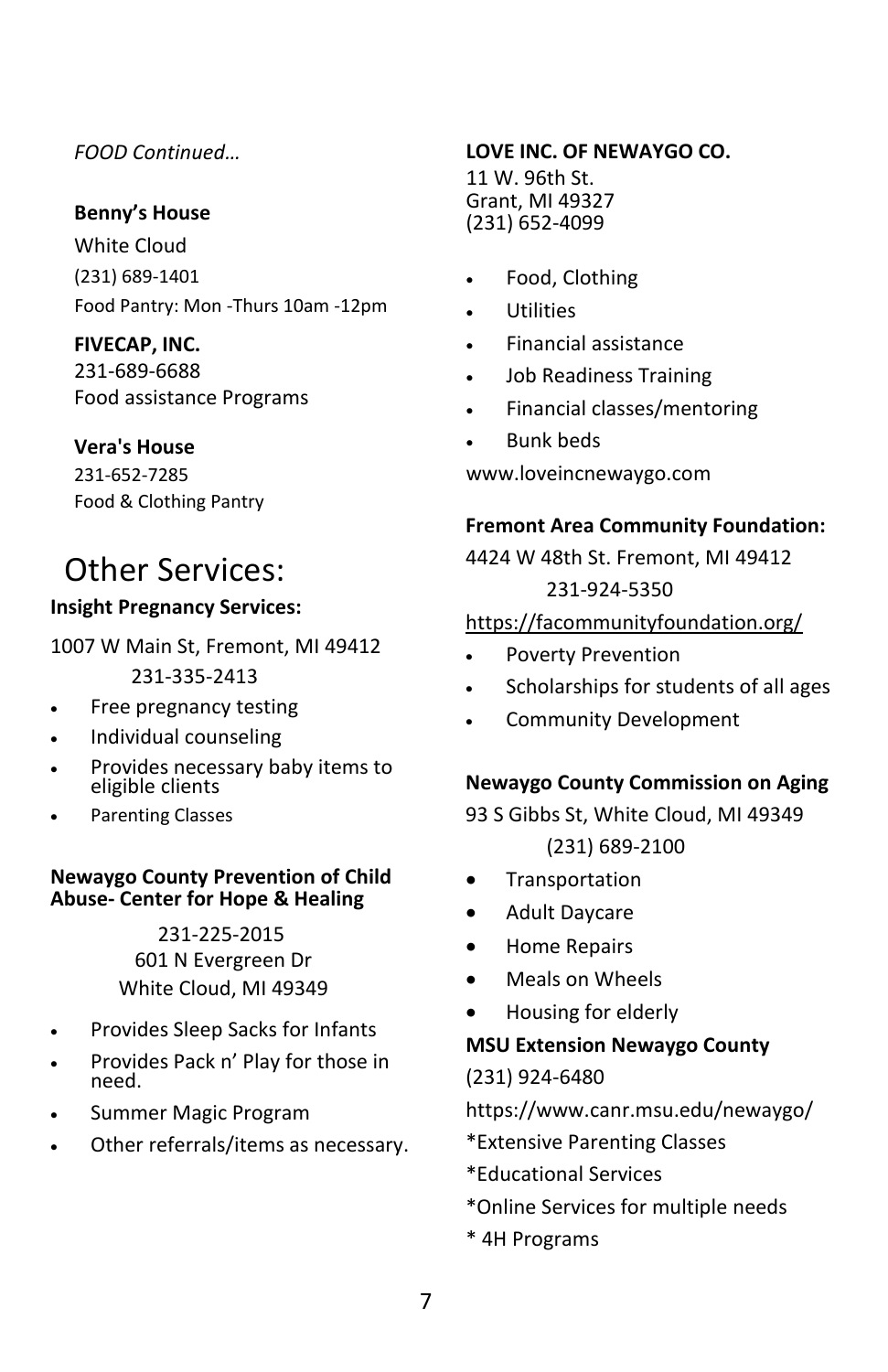## Educational Services

#### *A. ALTERNATIVE EDUCATION & GED SERVICES:*

#### **Bridge Academy**

Year Round (ages 16+) 269-277-5122

**Cyber Education Center/ EPIC Learning Center** GED program

616-232-4007

#### **Grant Public Schools Learning Center**

APEX Credit Recovery, ESL, and GED Prep 231-834-5621 www.grantps.net/learningcenter

#### *B. EARLY CHILDHOOD CARE & PRESCHOOLS*

**GREAT START TO QUALITY**- Child Care Referrals www.greatstarttoguality.org/finding-child-carepreschool

#### **NC RESA**

*Building Bridges Preschool* & *Great Start Readiness Program*: Locations in Fremont, Grant, Hesperia, Newaygo, and White Cloud www.ncresa.org/Page/560 NC RESA Administrative Services: (231) 924-0381

#### **FIVE-CAP Head Start Newaygo County**

231-689-6688 Head Start: 231-834-9472

**Christ Lutheran Preschool**  (231) 689-1704 www.clcwhitecloud.org/#school

**Fremont Christian Preschool**  (231) 924-2740 www.fremontchristian.org/ academics/ preschool.com.

**Grant Christian Preschool**  (231) 834-8445 www.grantchristianschool.org

**Shaneann's Early Learning Center** (231) 652-5535 https://shaneannselc.com/

**Quest High School**  High school & adult education programs (k-12) 231-924-0470

**Michigan Works!** GED testing and Career Search 231-924-3230 www.michiganworkswc.org

**Newaygo Child Development Center** (231) 652-6611 **Great Start Readiness Program** www.facebook.com/ pages/Newaygo-County-Day -Care-Corp/ 146549472057084

**Packers Pride Childcare & Preschool** (231) 924-8108 www.fremont.net/parentscommunity/ packerspride

**Room to Bloom Daycare & Preschool** (231) 928-1123 www.facebook.com/pages/ Room -to-Bloom - Day-Care-and-Preschool-LLC/141331999245922

**Career-Tech Center**: (231) 924-0380

**Early Childhood Services**: (231) 652-3683 Project **Find/ Early On®:** (231) 652-3843

**Great Start Collaborative/ Parent Liaison**: (231) 652-3604

**Health & Prevention Services/Homeless Liaison**: (231)652 -3619

**Learning Services**: (231) 924-8820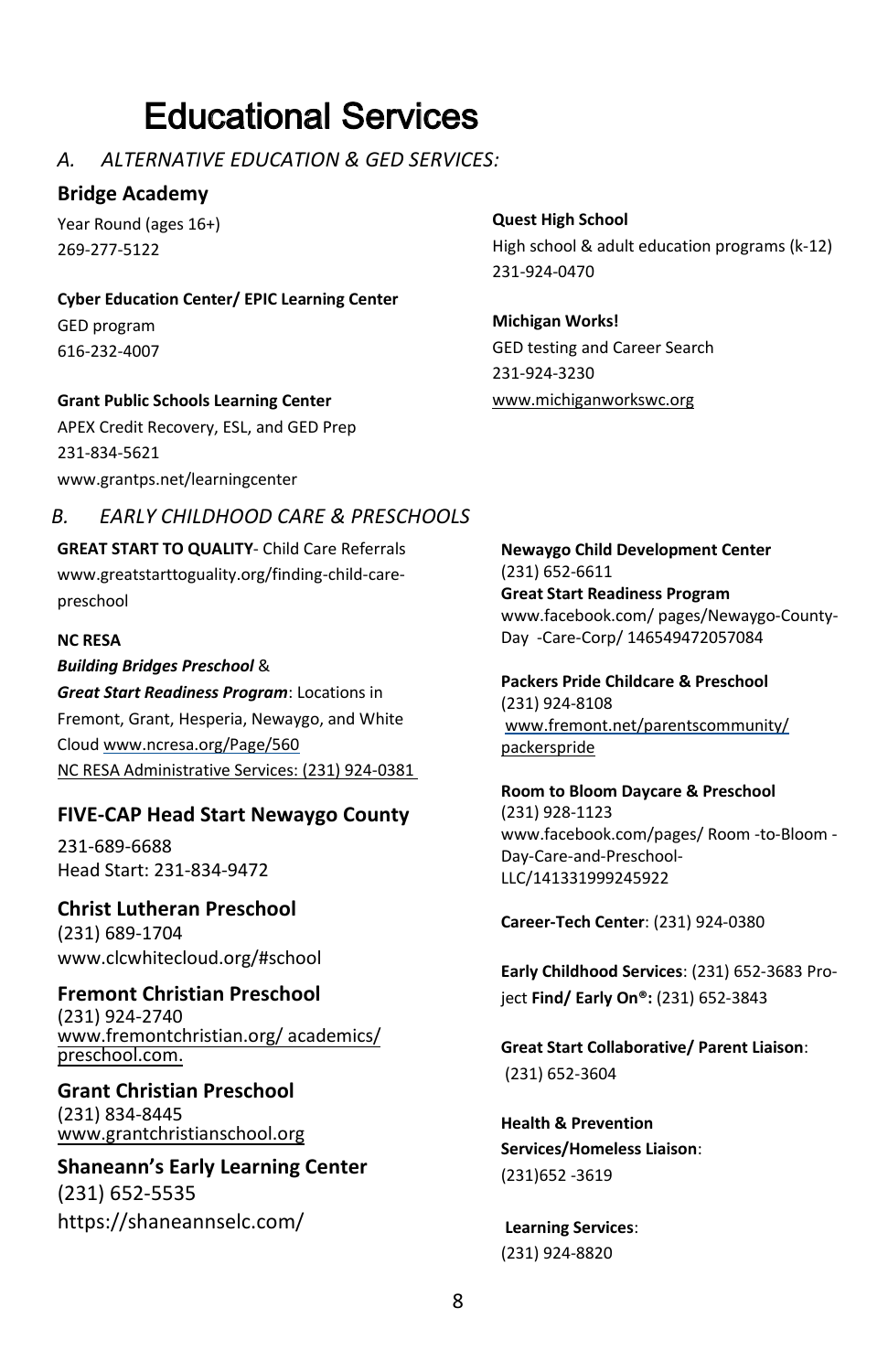#### *C. CAREERS & FUTURE PLANNING*

#### **Michigan Alliance for Families (birth-26)**

information, support, & education to families eligible for special education or at-risk 844-920-0270

#### **FAFSA**

Www.studentaid.gov

#### **Job Corps (ages 16-24)**

technical & academic training 800-733-5627 www.geraldrford.jobcorps.gov

#### **NC RESA**

- special education support
- career readiness programs 231-924-0381

#### **Online Schools**

K12: www.k12.com/michigan-onlineschools.html Connections Academy:

www.connectionsacademy.com/michiganvirtual-school

#### **Scholarships**

True North (Fremont, MI)

#### Scholorships.com **School Supply's**

True North (Fremont, MI)

#### **PUBLIC SCHOOLS**

BIG JACKSON PUBLIC SCHOOLS (231) 796-8947 www.bigjackson.net

FREMONT PUBLIC SCHOOLS (231) 924-2350 www.fremont.net

GRANT PUBLIC SCHOOLS (231) 834-5621 www.grantps.net

HESPERIA COMMUNITY SCHOOLS (231) 854-6185 www.hesp.net

NEWAYGO COUNTY RESA (231) 924-0381 www.ncresa.org

NEWAYGO PUBLIC SCHOOLS (231) 652-6984 www.newaygo.net

WHITE CLOUD PUBLIC SCHOOLS (231) 689-6591 www.whitecloud.net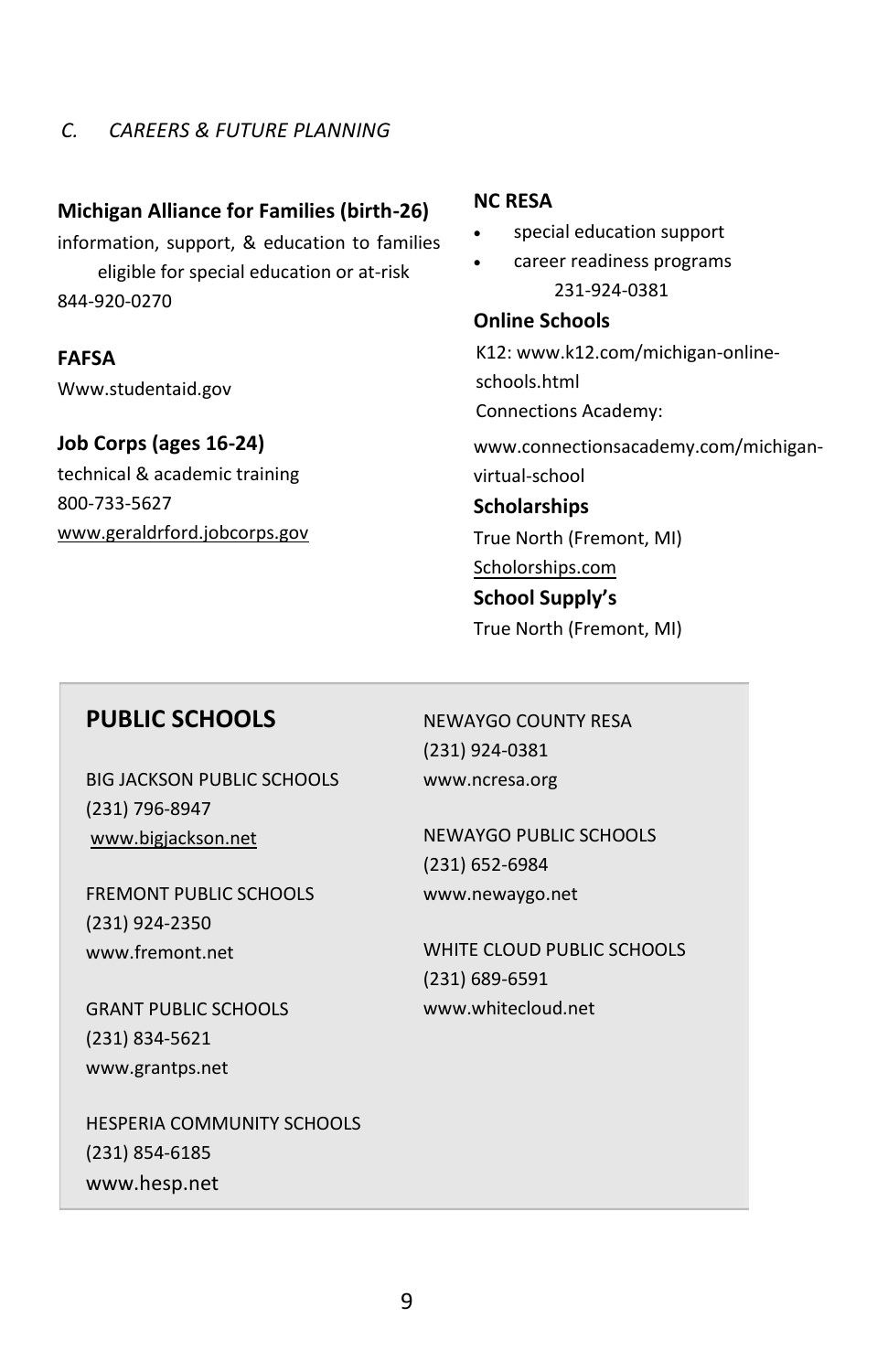## **Medical**

#### *A. MEDICAL CLINICS* **Spectrum Health Gerber Memorial**

230 W. Oak St Fremont, MI *231-924-4200*

#### **Spectrum Health Newaygo**

211 W. Pine Lake Dr. Newaygo, MI *616-267-9047*

#### **Spectrum Health Gerber Memorial Pediatrics**

204 W. Main St Fremont, MI *231-924-1810*

#### **Spectrum Health Medical Group**

2111 12 Mile Rd NW Sparta, MI *616-391-8495*

#### **Spectrum Health Gerber**

**Memorial Family Medicine**  230 S. Maple St Fremont, MI 231-834-5995

#### **Family Health Care (GRANT)**  11 N. Maple Grant, MI *231-834-0444*

#### **Family Health Care (WHITE CLOUD)**  1035 W. Wilcox PO Box 865 White Cloud, MI *231-689-1590*

#### **Family Health Care CAHC (GRANT)**

96 F 120<sup>th</sup> St Grant, MI *231-834-1350*

#### **Baldwin Family Health Care**

1615 N. Michigan Baldwin, MI *231-745-4624*

#### **Big Rapids Pediatric Association**

650 Linden St. Ste 4 Big Rapids, MI *231-796-4470*

#### *B. HOSPITALS*

#### **Helen Devos Children's Hospital**

100 Michigan St NE Grand Rapids, MI *866-989-7999*

#### **Mary Free Bed**

235 Wealthy St SE Grand Rapids, MI *616-840-8000*

#### **Mercy Health Hackley Campus**  1700 Clinton St Muskegon, MI *231-726-3511*

#### **Mercy Health Mercy Campus**

1500 E Sherman Blvd Muskegon, MI 231-672-2000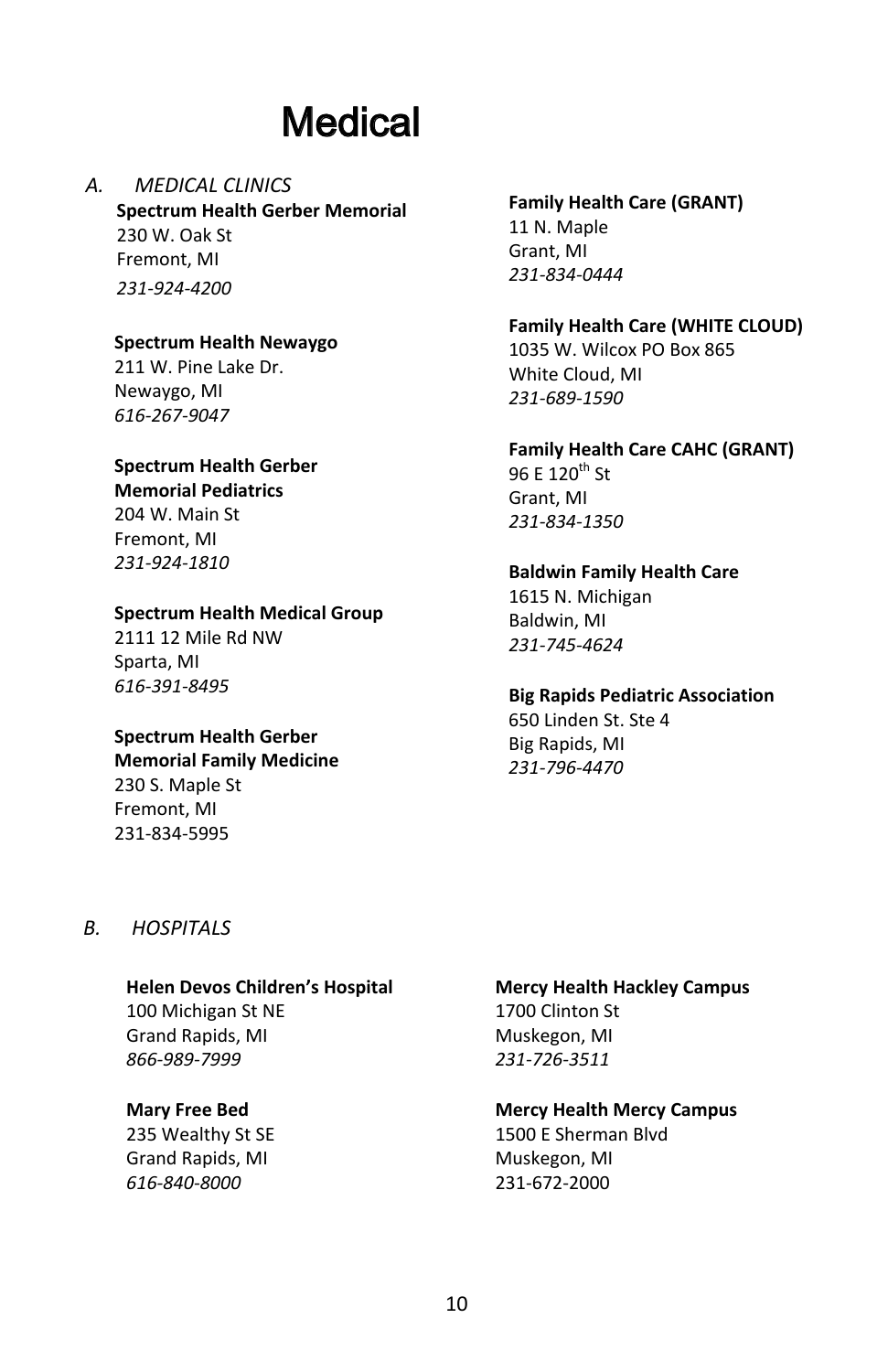#### *HOSPITALS Continued…*

**Mercy Health St. Mary's Campus** 200 Jefferson Ave SE Grand Rapids, MI *616-689-5000*

#### **Spectrum Health Big Rapids**  605 Oak St.

Big Rapids, MI *231-796-8691*

#### **Spectrum Health Butterworth Hospital**  100 Michigan St NE Grand Rapids, MI *866-989-7999*

**Spectrum Health Gerber Memorial**  212 S Sullivan Ave Fremont, MI *231-924-3300*

#### *C. DENTAL CARE AND EYE CARE*

*Michigan Community Dental Clinics:* 

#### **Grand Valley Dental**

Grand Rapids, MI (616) 245-2767 **Big Rapids:** (231) 796-3617

**Hart:** (877) 873-9340

#### **Family Health Care** –

 **Baldwin:** (231) 745-2736 **White Cloud:** {231) 689-1608  **Grant:** (231) 834-9750

#### Eye Care:

#### **Lions Club of Newaygo County:**

231-689-1732

Free Eye Exams for Children 18 and under.

Other financial support for families.

#### **Family Health Care-See Dental**

#### **Donated Dental**

www.michigan dental.org/DDS

#### **DHHS**

Oral Health Services www.michigan.gov/ mdhhs/0,5885,7-339-

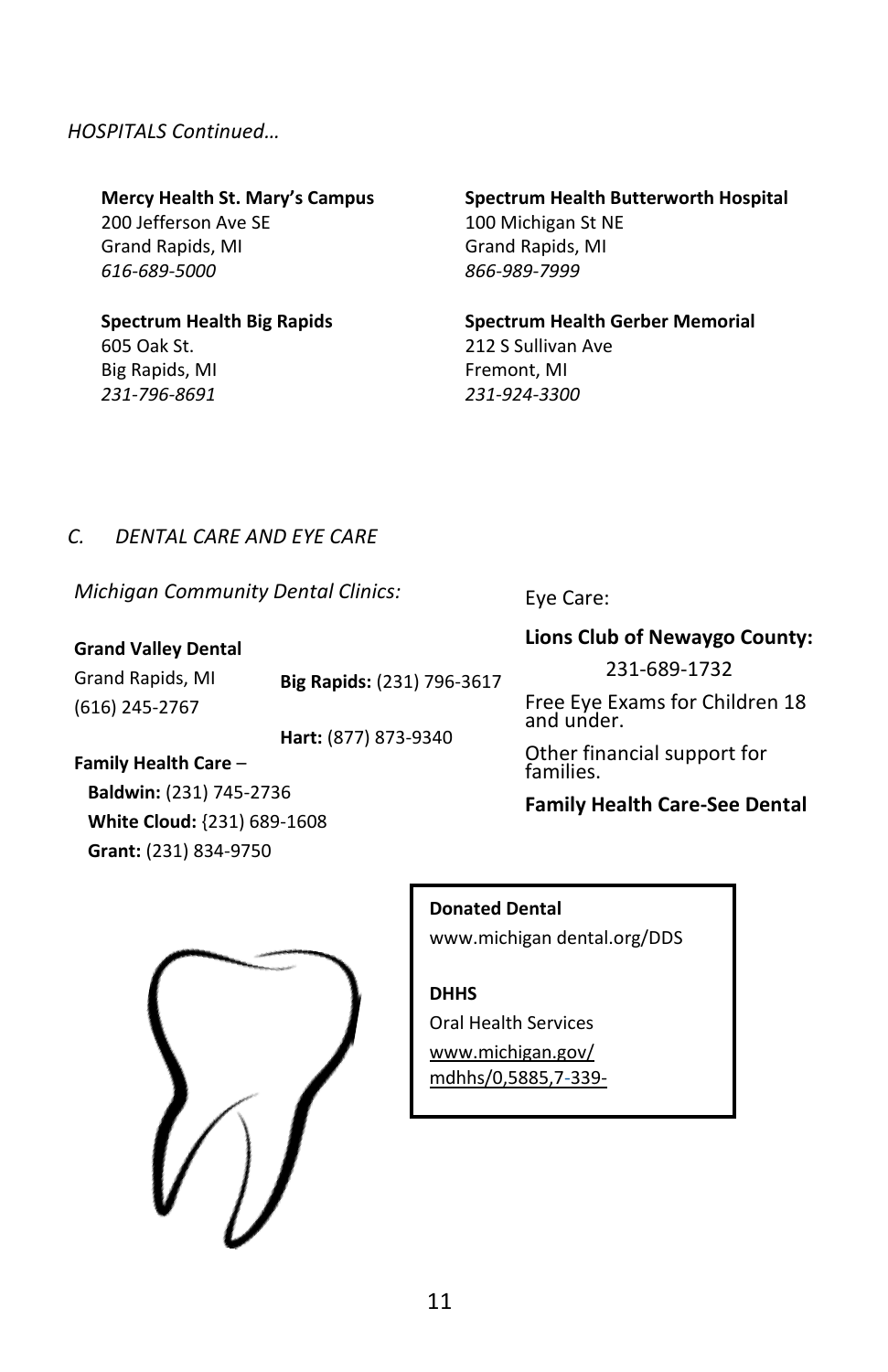### Behavioral Health

#### **Arbor Circle**

- **\***Outpatient Substance Use Recovery
- **\***Women/Children Services
- **\***Prevention Services
- *231-652-1780*

**Harmonized Healing** 

#### **Counseling Services**

White Cloud, MI *231-689-3001*

#### **Newaygo County Mental Health**

White Cloud, MI *231-689-7330*

#### **Ten Sixteen Recovery Network**

Substance Abuse Rehabilitation Big Rapids, MI *231-527-2000*

#### **Family Health Care**

 Baldwin: *231-745-4624*  White Cloud: *231-689-1590*  Grant: *231-834-0444* 

## Agency Overviews

**Newaygo County Community Mental Health (CMH)** 

#### (231) 689-7330

- 24/hr. emergency support
- Respite services
- Counseling (Individual & Family)
- Crisis/ Greif Counseling & Support
- Substance Abuse Counseling
- Wrap-Around

www.newaygocmh.org

#### **Parents Anonymous**

*(800) 482 -0747*

- Child Abuse Prevention
- Counseling www.parentsanonymous.org

**Pine Rest Mother & Baby Program**  *616-455-9200*

**Vera's House (Domestic Abuse)** *231-652-7285*

**Family & Life Counseling, LPPC** *(231) 924-5309* www.familyandlifecounsellng.com

**New Creation Psychological Services**  *(231) 652-7200*

**Every Woman's Place Counseling & Shelter** *231-759-7909*

**Midwest Psychology (Fremont)**  (231) 924-5309

**Regional Psychology (Fremont)** (231) 924-6920

**Illuminate Counseling (Newaygo)** (231) 942-4673

- Family Support Services
- Infant Mental Health
- Early On Service Coordination
- Case Management
- Adult Foster Placement Assistance
- Community Living Supports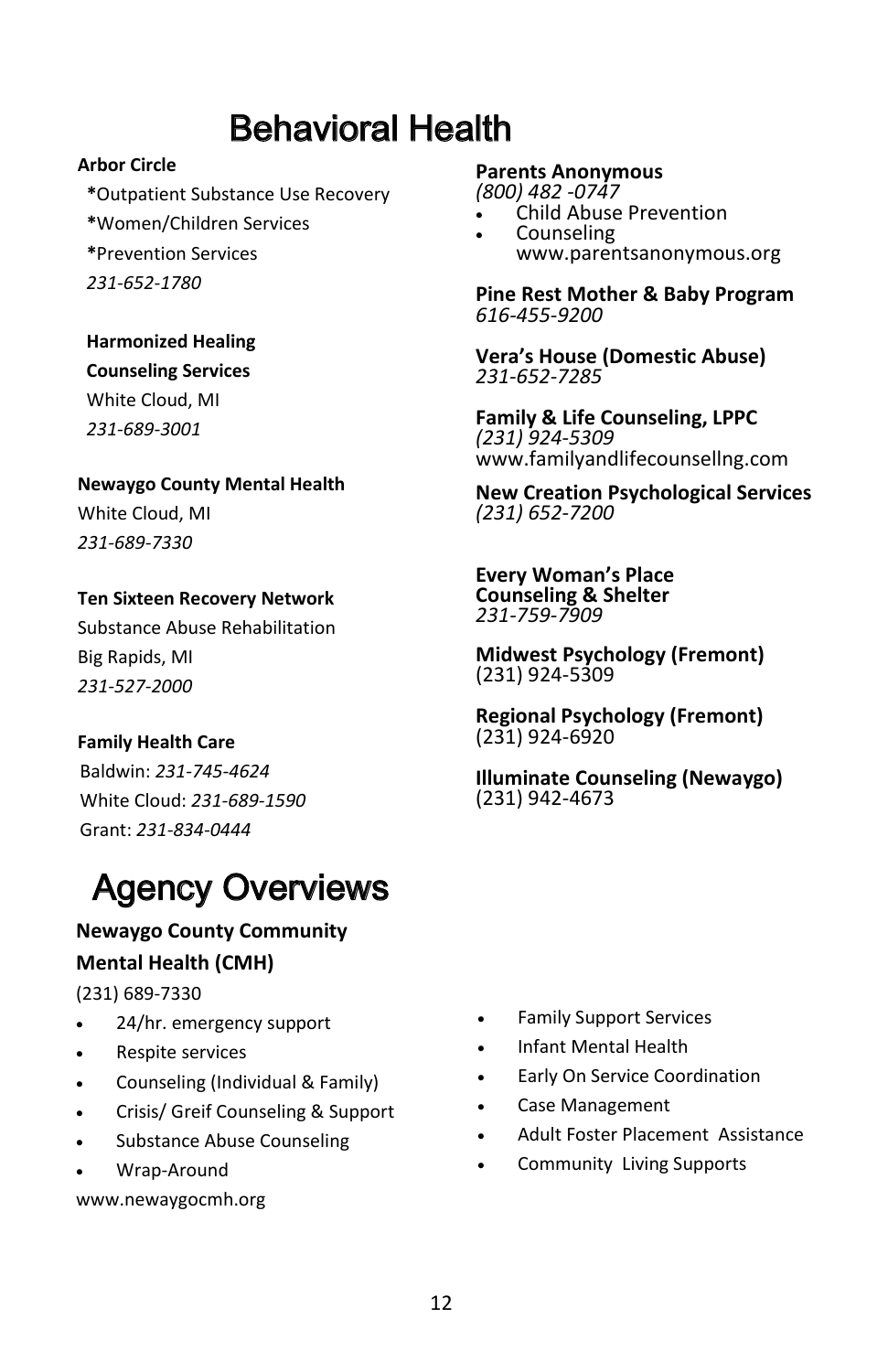#### **Department of Health and Human Services**

*(231) 689-5500*

- Public Assistance
- Medical Care Support
- Food Assistance Program
- Child Protective Services/Prevention Services

[www.michigan.gov/mdhhs]

#### **TrueNorth Community Services**

(231) 924-0641

- **Emergency Services**
- Food, Shelter, Utilities
- Monthly Distribution Programs
- Project Assist
- Homeless Services
- Project Literacy
- Center for Nonprofit Housing
- Home Ownership

www.truenorthservices.org

- Emergency Needs Program
- Foster Care/ Adoption
- Employment & Training Services
- Early On Service Coordination
- Adult Protective Services
- Michigan Rehabilitative Services

- Children's Services
- Big Brothers/Big Sisters
- Camp Newaygo
- Infant Layettes
- Infant/Toddler Car Seat Program
- Tools for Schools
- Coats for Kids (&Adults)
- Children's Christmas Programs

#### **DISTRICT HEALTH DEPARTMENT #10**

(231) 689-7300

- Maternal Infant Health Program {MIHP)
- MIChild
- Healthy Kids & MOMS Insurance Enrollment
- **Early On Service Coordination**
- Girls on the Run
- Children's Special Health Care Services
- Community Garden
- WIC Breastfeeding Peer Counselor www.dhdlO.org
- P.A.T.
- Vision & Hearing Screening
- **•** Immunizations
- WIC/Project Fresh
- Supplemental Nutrition Program
- Women, Infants & Children
- Breast & Cervical Screening
- Family Planning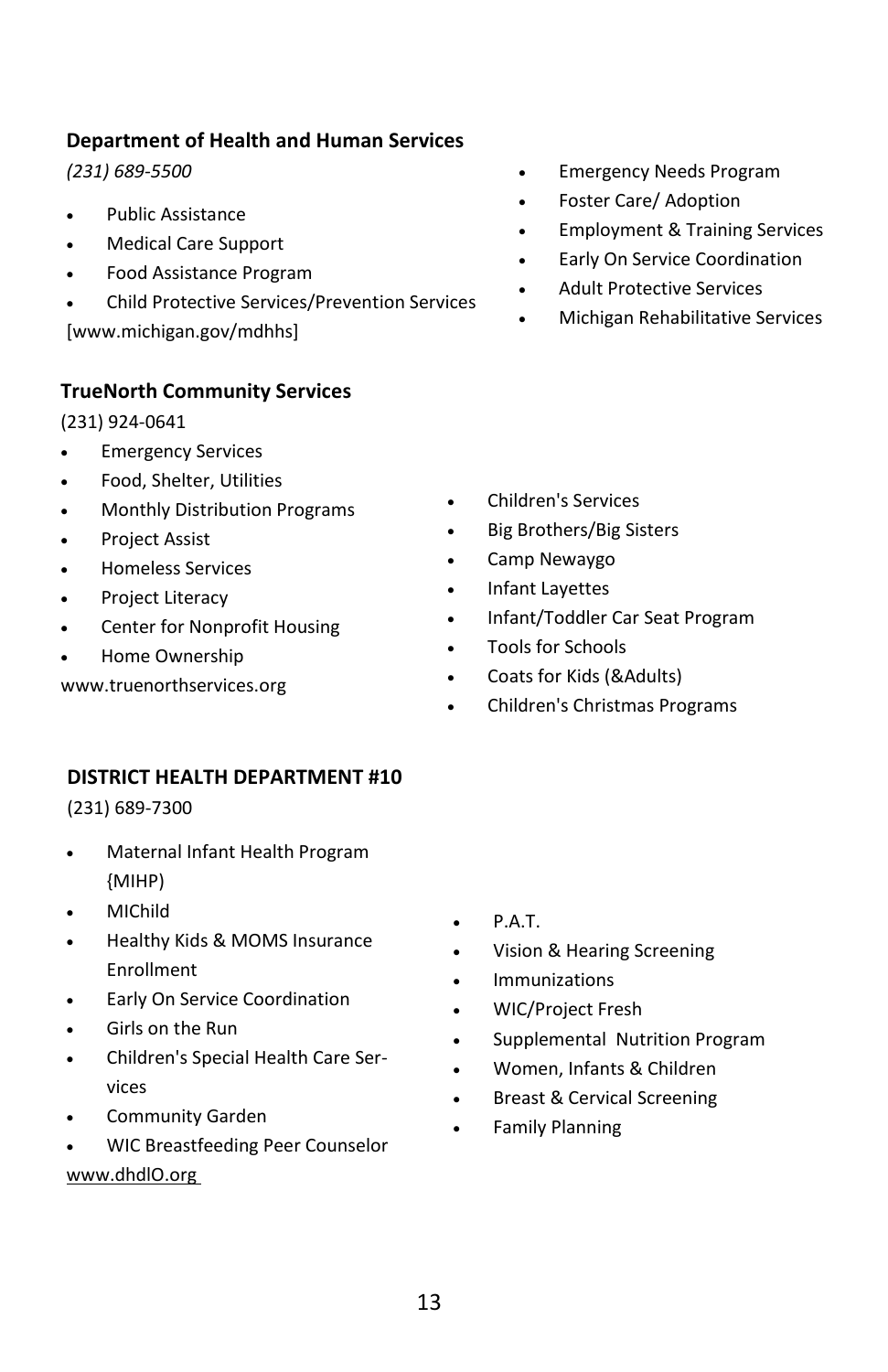#### **Family Health Care**

(231)-689-5943

- Outreach
- Parent Support Groups
- Grandparent Support Groups
- Immunizations
- Extended Respite Care
- Geriatric Assessments
- Early-On Services
- Behavioral Health
- Medical
- Dental
- Vision

## Recovery Support Groups

**Alcoholics Anonymous/AA Newaygo Alano Club**

#### *Croton-Hardy:*

New Croton Township Hall 5833 Division **Friday, 8:00PM:** *(Alcoholics Only)* **Sunday, 7:00PM:** *(OPEN TO ALL)*

 *Howard City: Nancy: 231-762-4245* VFW Hall, ½ Mile South of Howard City **Wednesday, 7:00PM:** *(OPEN TO ALL)*

*Grant: 231-678-7508* Community Building 105 S. Front St **Wednesday, 7:00PM:** *(OPEN TO ALL)* **Sunday, 7:00PM:** *(OPEN TO ALL) Newaygo: 924-8024 (John)* St. Bartholomew Church 599 Brooks- Basement **Thursday, 7:30PM:** *(Alcoholics Only)*

 *White Cloud: 231-689-2098* Community Mental Health Building-Basement **Monday, 8:00PM:** *(Alcoholics Only)* **Wednesday, 8:00PM:** *(Alcoholics Only)*



**Locations:** Grant White Cloud Baldwin Cadillac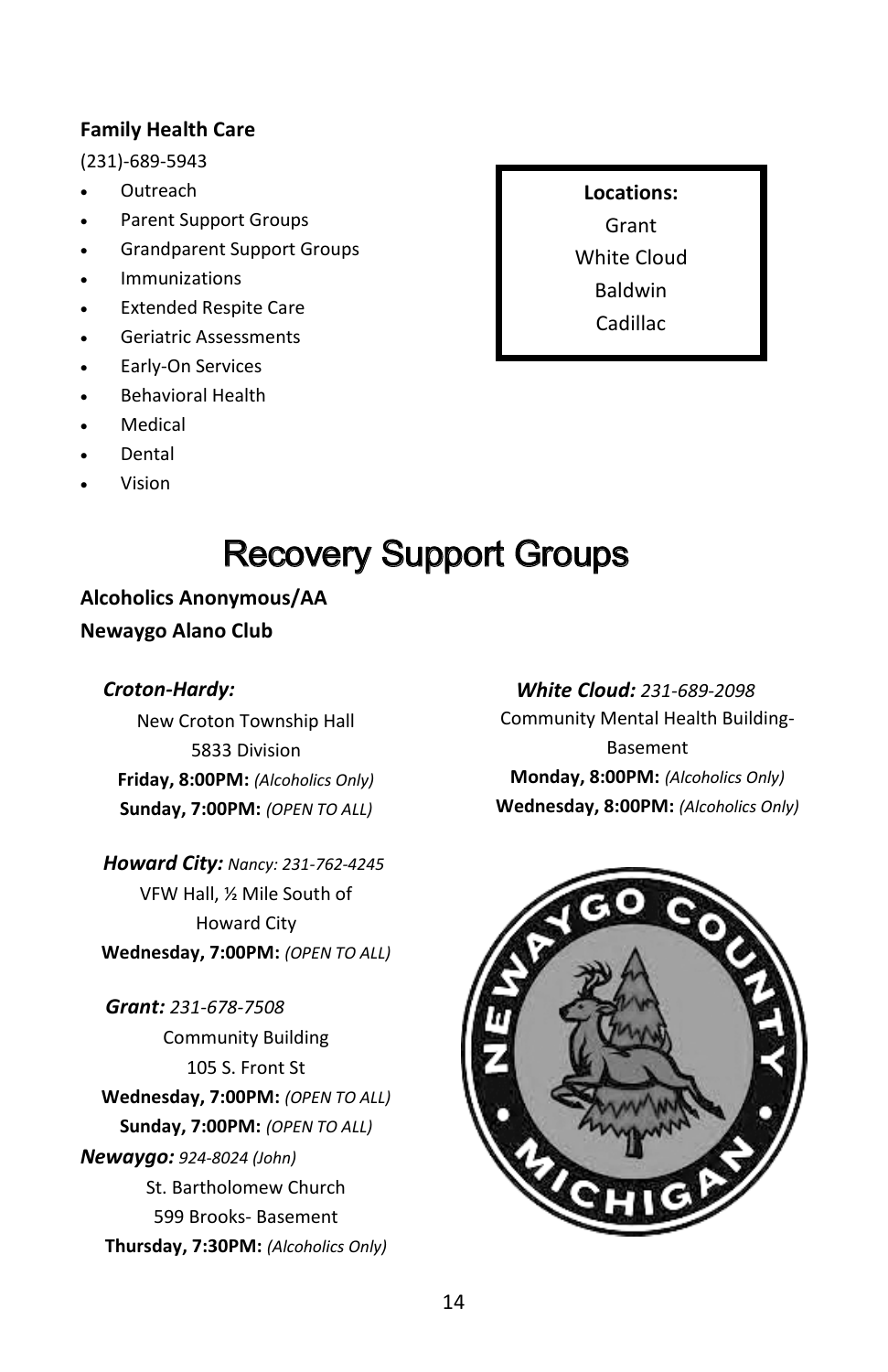**Narcotics Anonymous**  *Newaygo: 231-652-6624* United Church of Christ 432 Quarterline St **Tuesday, 6:00PM Thursday, 6:00PM**

**Other Mental Health & Addiction Support Groups:** 

#### *Dual Diagnosis Support Group*

St. John's Episcopal Church **Saturday's, 4:00PM:** *(Alcoholics Only) 616-893-3964 OR 231-335-0758* 

#### *Survivors of Suicide Support Group*

Vera's House 18 Justice St. Newaygo **First Wednesday of the month, 6:00PM**

#### *Schizophrenic Anonymous*

Empowerment Network 5 E. Main St, Fremont 231-924-3901 **Wednesday, 4:00PM**

**Sunday, 7:00PM:** *(OPEN TO ALL)* 

#### *Depressive/Bipolar Support Group*

Empowerment Network 5 E. Main St, Fremont 231-924-3901 (Tim) **Every Tuesday, 5:00PM**

#### **Postpartum Depression Support Group**

Spectrum Health Hospitals 616-391-1771 Can refer to a local group

**Randy's House –Recovery House** Main Office -616.232.2915 Intake Line -616.498.2464

**Hope 101– Recovery Home** 

(231) 652-6500

#### *Nicotine Anonymous*

Tamarac 1401 W. Main St, Fremont **Thursday's, 7:00PM:** *(Alcoholics Only) 616-893-3964 OR 231-335-0758*

#### *ASD/ Asperger's*

Empowerment Network 5 E. Main St, Fremont 231-924-3901 (Tim) **Wednesday, 1:00PM**

*Catholic Counseling-St. Bart's Father Steve Geerling 231-652-1286*

#### **Youth Ministry & Counseling**

Erin Duba 231-335-7201 youth@allsaintsfremont.org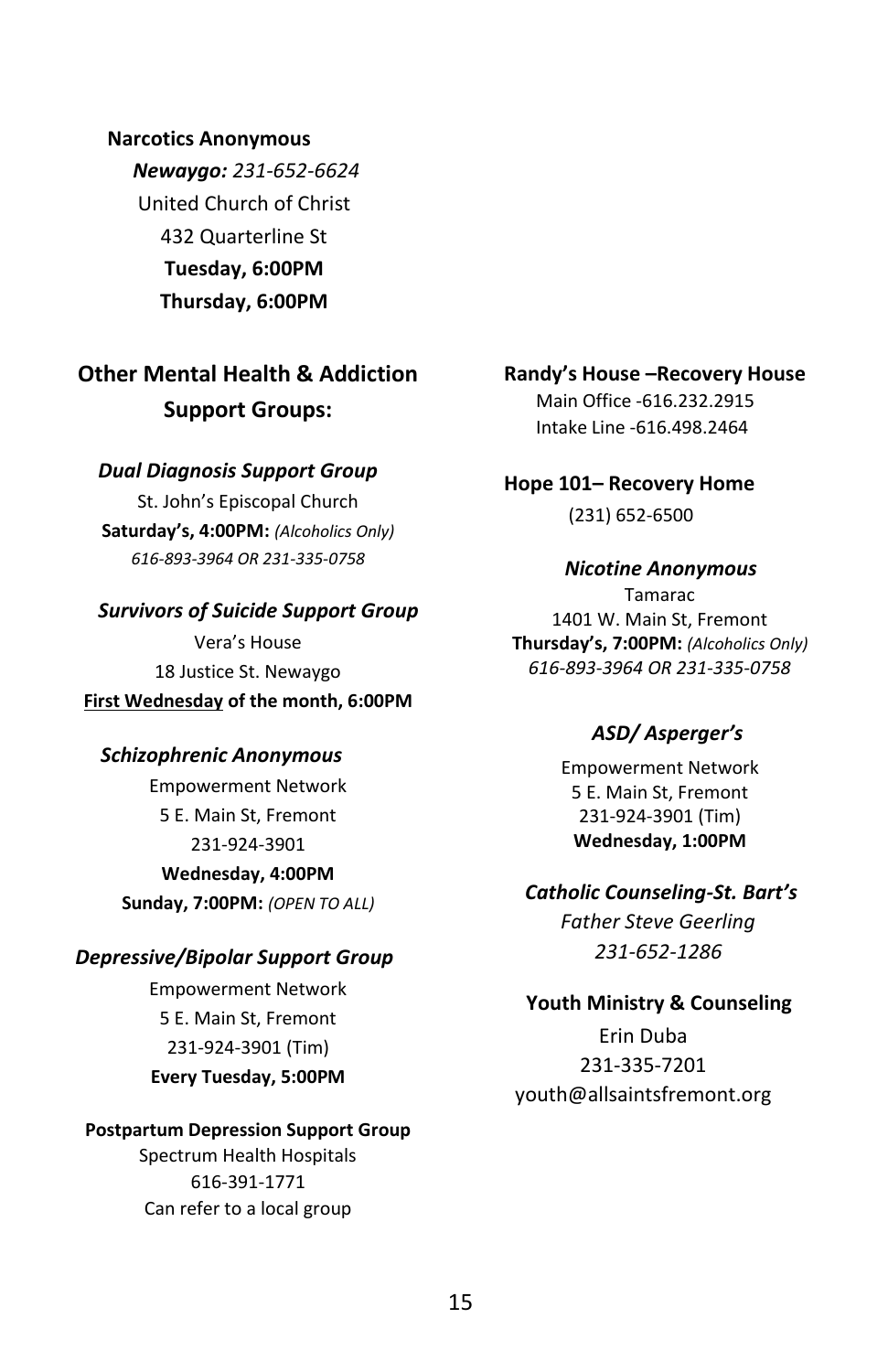## State Resources

**AMERICAN RED CROSS** *(800) 639-2946* www.redcross.org

**CATHOLIC CHARITIES WEST MICHIGAN** *(231) 689-6701* www.ccwestmi.org

**EASTER SEALS** Disability Services *(800) 75-SEALS or 616-942-2081* www.easterseals.com

**MARCH OF DIMES** *(248) 359-1550* www.marchofdimes.com

**MICHIGAN PROTECTION AND ADVOCACY SERVICE**  *(800) 288-5923 or (517) 487-1755* **www.mpas.org**

**TOMORROW'S CHILD/MICHIGAN SIDS (Sudden Infant Death Syndrome)** *(517) 485-7437 or (800) 331-7437* www.tomorrowschildmi.org

**Free text messages during pregnancy and baby's first year of life - text4baby.org or text BABY (or BEBE for Spanish language) to 511411**

## Federal Resources

#### **Grant Info**

*SAMHSA* – awards grants for substance use and mental health disorders on a national level – www.SAMHSA.gov Grants vary by availability and interest area located at grants.gov Michigan Student Grants and Free College Scholarships in Michigan – www.collegegrants.org

#### ED.gov Forecast of Funding Opportunities

This site lists programs and competitions under which the U.S. Department of Education has invited or expects to invite applications for new awards, and provides actual or estimated deadline dates for the transmittal of applications, as well as links to grant notices

**MICHIGAN WORKS! WEST CENTRAL** *(231) 924-3230* www.michworkswc.org

**RUNAWAY HOTLINE** *(800) 786-2929*

www.1800runaway.org **SOCIAL SECURITY**

**ADMINISTRATION SSI** *(231) 759-2525 or (800) 772-1213* www.ssa.gov/ssi

**THE AUTISM SOCIETY OF MICHIGAN** *(800) 223-6722* www.autism-mi.org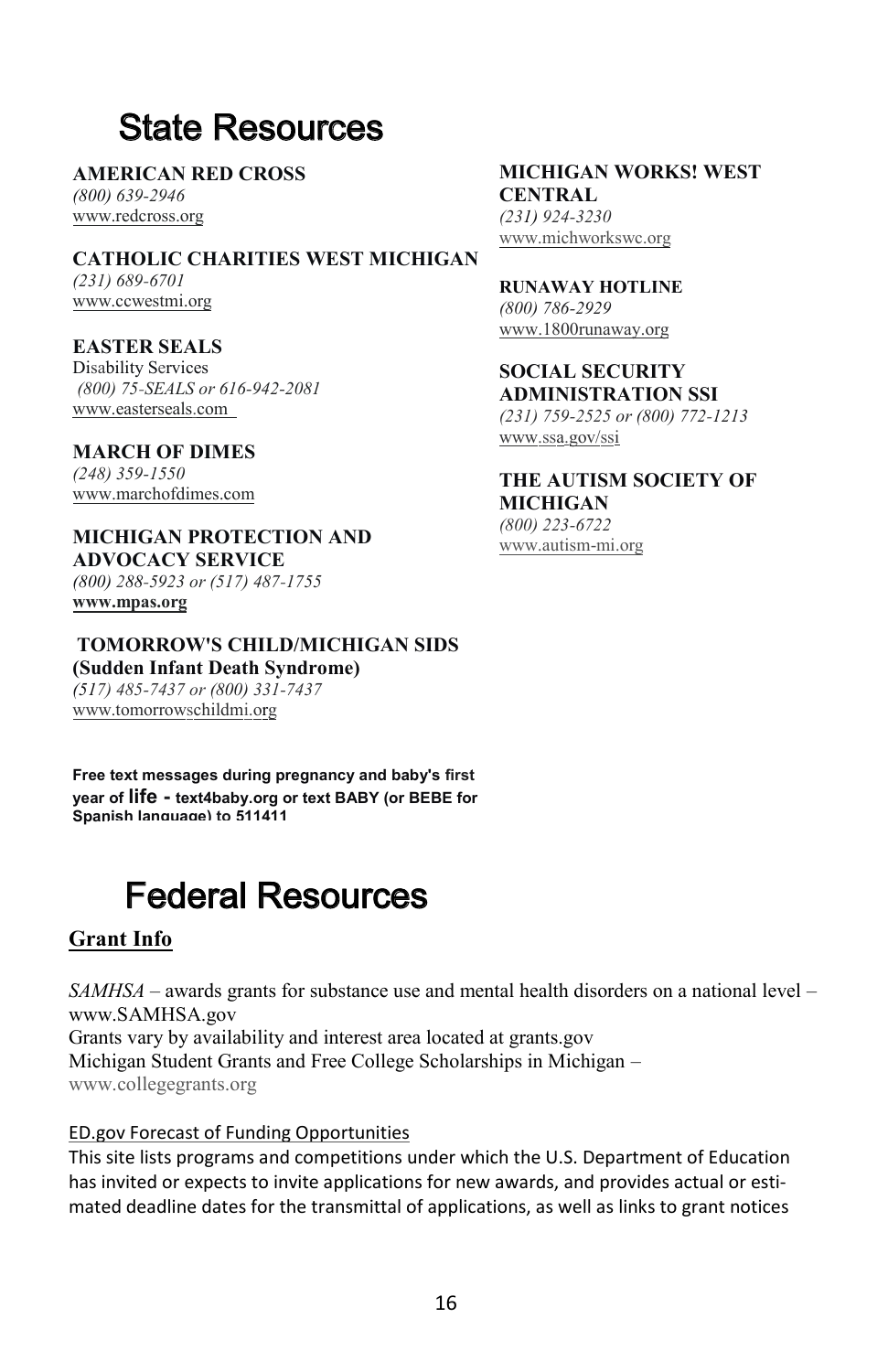

Alone we can Alone we can

do so little; do so little;

together we together we

can do so much. can do so much.

~Helen Keller ~Helen Keller

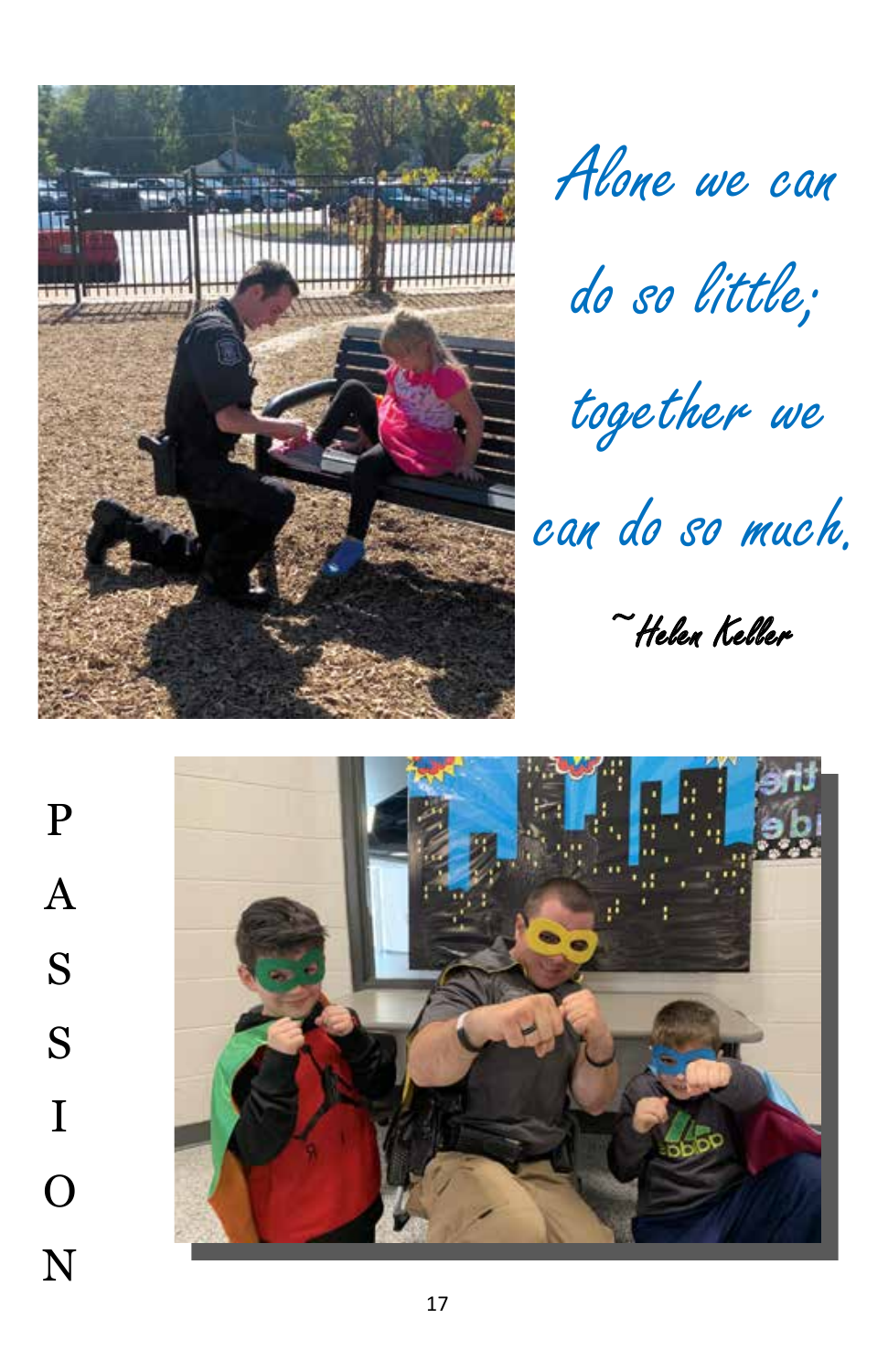# When



# meets



# LIVES CHANGE

-Social Worker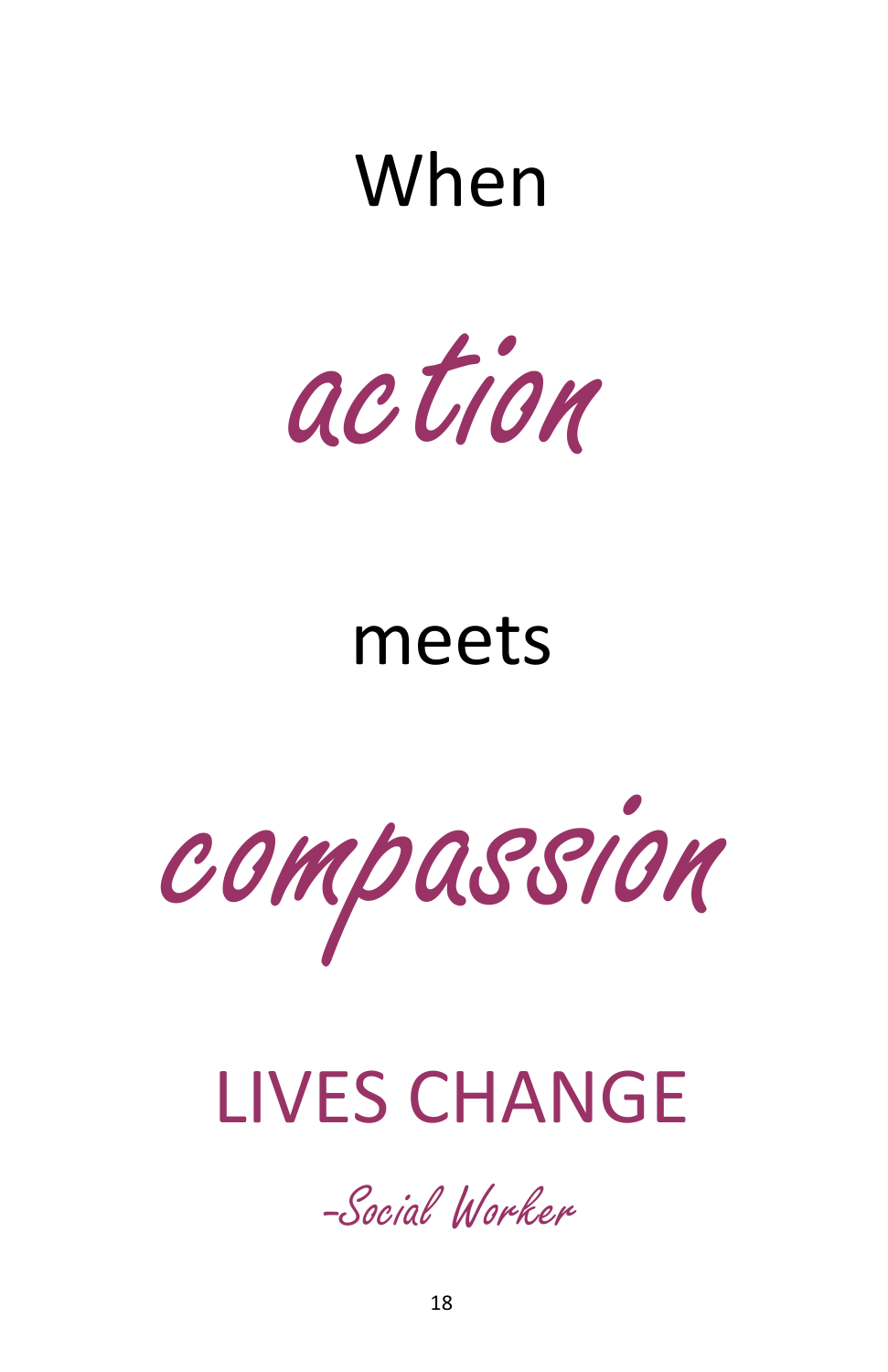# **A special thank you to the following agencies for your support and donations toward this booklet:**

United Methodist Church of Newaygo St. Bartholomew Catholic Church Southwick Insurance Group - Del Hirdes Newaygo Auto Mall LLC Ed Fedell